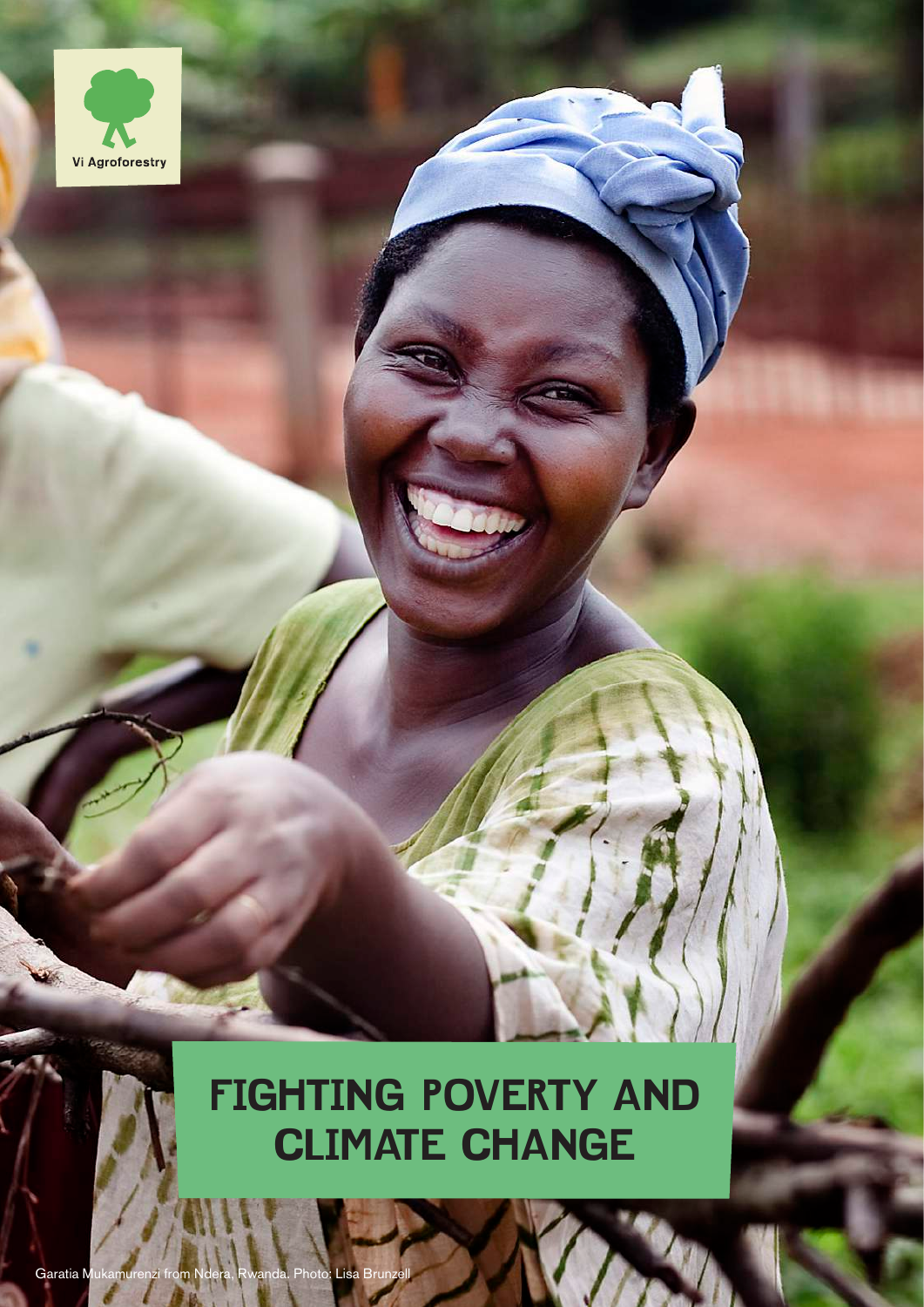# **THIS IS US**

Vi Agroforestry is a Swedish development cooperation organisation, simultaneously fighting poverty and climate change. We do this through Sustainable Agricultural Land Management with agroforestry at the core, and by strengthening farmers' organisations.

We work together with over 100,000 smallholder farmer families and around 50 farmers' organisations in four countries around the Lake Victoria in East Africa: Kenya, Rwanda, Tanzania and Uganda. These countries are highly vulnerable to climate change, with severe effects already seen on food security and poverty rates. Vi Agroforestry supports farmers' organisations, with a special focus on women and youth.

> people are stronger together and that sustainable development requires respect for human rights, democracy and the environment.

Since the start in 1983, Vi Agroforestry has contributed to the planting of more than 120 million trees and supported over 2.5 million people to improve their livelihoods. Vi Agroforestry primarily contributes to five of the 17 Sustainable Development Goals (SDGs), adopted by the United Nations and its 193 member states.



# **VISION**

Our vision is a sustainable environment that enables women and men living in poverty to improve their lives.

# **MISSION**

Our mission is to fight poverty and climate change – together. Through agroforestry and strengthening of farmers' organisations, to empower smallholder farmer families to reduce poverty, hunger, and deforestation, and contribute to increased biodiversity.

# **CORE VALUES**

Vi Agroforestry believes in everyone's equal right to a decent standard of living and a healthy environment. We believe that

# **OUR ADDED VALUE**

Vi Agroforestry is unique in focusing on both human and environmental sustainability. We adopt a holistic approach to smallholder agriculture, enabling tangible and positive impact on both the farmers' livelihoods and on the environment. Agroforestry – where trees are grown together with crops – is at the core.

Vi Agroforestry provides outstanding expertise in sustainable agricultural land management, agroforestry, climate change adaptation and mitigation, promoting well-proven practices based on scientific research.

**Sustainable agriculture based on agroforestry** – for climate change mitigation and



adaptation.

**Economic security**  – through agricultural value chains and financial services.

**Gender equality and empowerment** of women, youth and children.



 – for strong farmers' organisations.



**advocacy**  – with regards to the working areas





# **OUR WORKING AREAS**

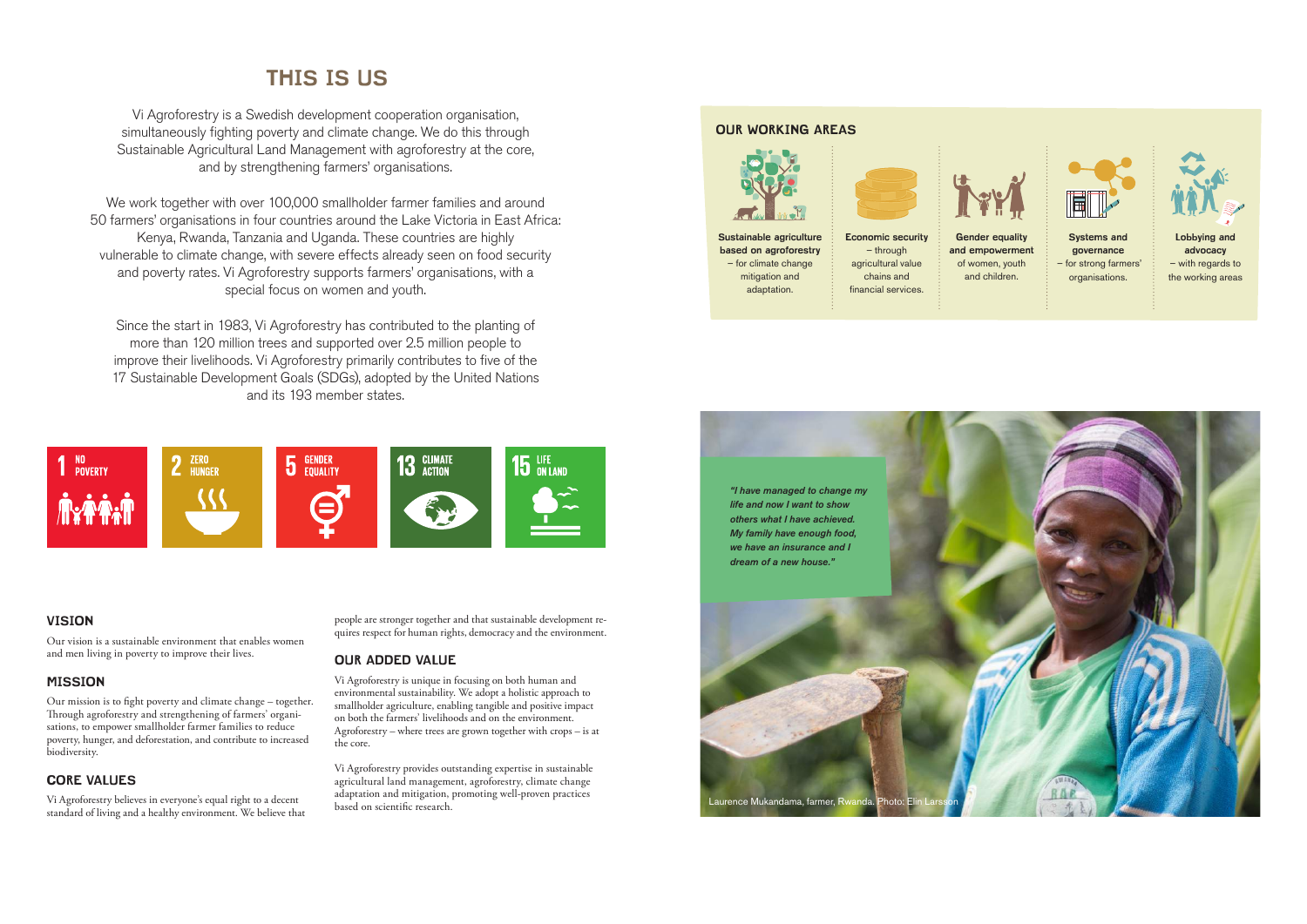**Agroforestry** is a land management system where trees are grown together with agricultural crops, and often integrated with animals. Agroforestry is an approach with proven benefits, that helps address many of the challenges that smallholder farmers are facing. The agroforestry approach mitigates

climate change, helps farmers adapt to extreme weather, increases tree-related ecosystem services (such as biodiversity, increased soil fertility, soil erosion control, flood control and pest control), and at the same time it increases farm produce at a low cost.

# **HOW WE WORK**



**Farm Enterprise Development (FED), is an approach to** enable smallholder farmers to transition from subsistence farming to farming as a business enterprise. FED assists farmers with the knowledge, attitude and skills needed to sustainably evolve and grow their businesses to successful agro-enterprises.



### **Sustainable Agriculture Land Management (SALM)**

is a methodology used by farmers to adapt to the impacts of climate change, reduce vulnerability, enhance resilience, and to increase yields and income. SALM includes practices such as: agroforestry, nutrient management, soil and water conservation, tillage and residue management, restoration and rehabilitation, integrated livestock management, sustainable energy, and integrated pest management.

Vi Agroforestry also develops sustainable carbon offsetting projects that deliver social, economic and environmental benefits to smallholder farmers. The key approach for carbon sequestration is SALM, where several of the practices also increase the carbon stocks in the agricultural landscape, both in soil and trees. Our carbon offsetting projects are certified by Verra, Plan Vivo and Gold Standard.

The farmers learn basic concepts of entrepreneurship, core value chain principles, key business development services, financial management, and how to successfully engage in markets.

Vi Agroforestry works with the Human Rights-Based Approach (HRBA), which is a prerequisite for sustainable results. All development activities are founded on the principles of account-

Vi Agroforestry engages in long-term collaboration with local partners, the majority being member-based farmers' organisations. We implement projects in partnership with these local civil society organisations. ability, transparency, non-discrimination and meaningful participation. In line with the rights-based approach, we firmly believe that women and men living in poverty are active holders of rights, not passive recipients in need of help.

> Vi Agroforestry believes that empowerment is vital in bringing about change and attaining inclusive and sustainable rural livelihoods.

## **BUILDING ON PARTNERSHIPS**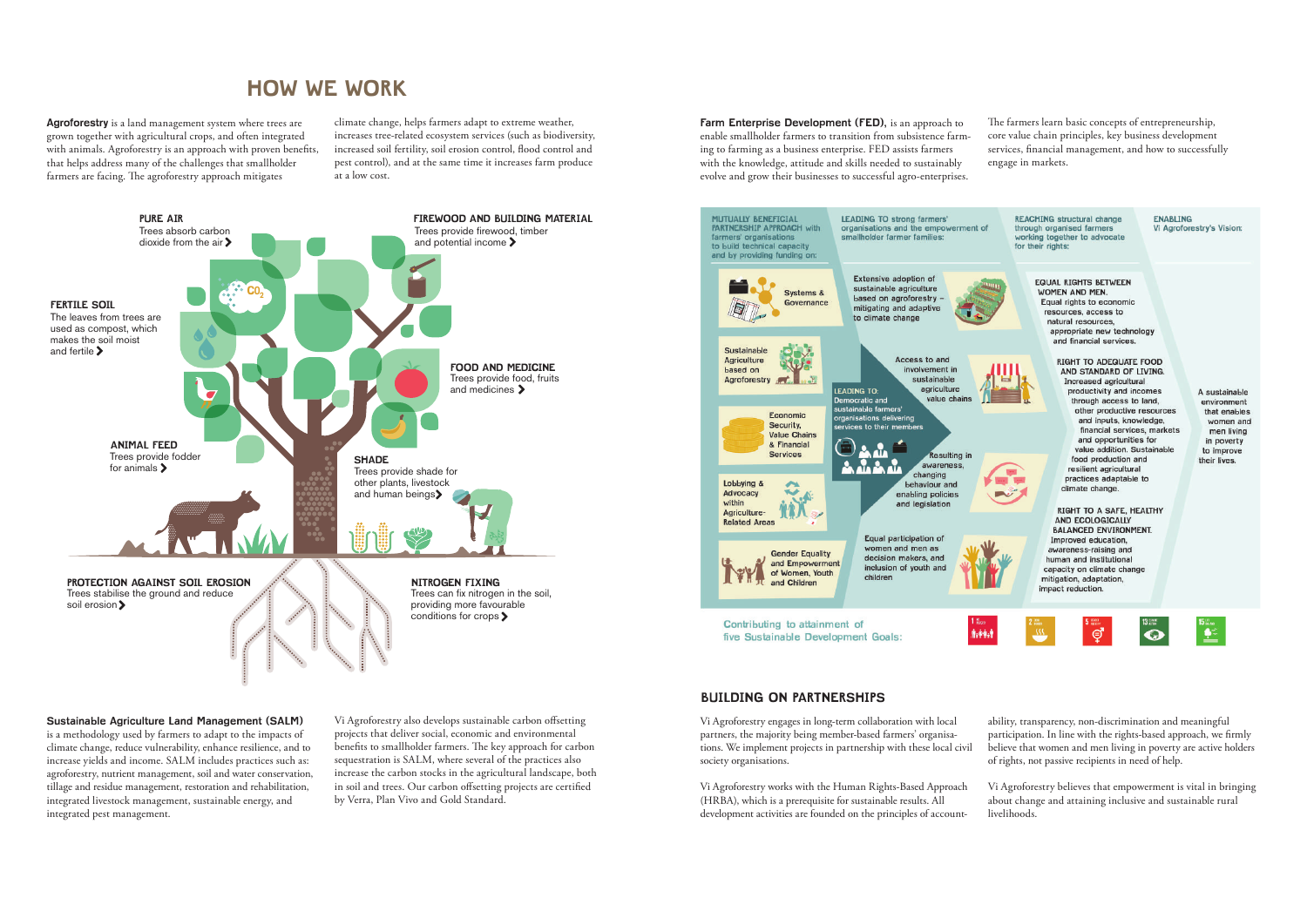Vi Agroforestry's work is guided by its global strategy 2017– 2021 and is operationalised through the regional programme Agroforestry for Livelihood Empowerment (ALIVE). ALIVE contributes to a sustainable environment that enables women and men living in poverty to improve their lives. The programme runs 2018–2021 and involves smallholder farmer families and partner organisations across Kenya, Rwanda, Tanzania and Uganda.

All projects in the region contribute towards the objectives of ALIVE and new projects and partnerships are added continuously. The programme is financed by the Swedish International Development Cooperation Agency (Sida), own fundraising, and other institutional donors such as the EU, Swedish Postcode Lottery, and the Livelihoods Funds among others.

### **KENYA:**

#### **Kenya Agriculture Carbon Project (KACP)**

The KACP project has proven that implementation of sustainable agricultural land management effectively contributes to reduction of greenhouse gases, increases small-holder farmers agricultural productivity, and strengthens farmer communities capacity to adapt to climate change. Carbon credits are certified by Verified Carbon Standard (Verra). The project is funded by buyers of carbon offsetting.

#### **Livelihoods Mount Elgon Project**

The project aims at improving the livelihoods of 30,000 smallholder farmers by empowerment through sustainable farming and milk-water-carbon value creation, as well as establishing connections to markets through dairy cooperatives. The project is a partnership between the Livelihoods Funds, Brookside Dairy, Vi Agroforestry, and 15 local farmer cooperatives. Carbon credits are certified by Gold Standard. The project is funded by the Livelihoods Funds.

#### **KENYA & TANZANIA:**

**Initiative for Conservation of Mara-Serengeti Transboundary Eco-System (SEMA)** The SEMA project contributes to the conservation of Serengeti-Mara transboundary ecosystems, through empowering local communities to adopt to sustainable agricultural practices and enhancing regional cooperation. The project is funded by the European Union. 

## **TANZANIA**

#### **Trees Sustain Life (Emiti Nibwo Bolura)**

This carbon finance project promotes agroforestry practices to increase productivity, regenerate degraded lands, and strengthen farmers capacity to adapt to climate change, while mitigating greenhouse gas emissions. Carbon credits are certified by Plan Vivo. The project is funded by buyers of carbon offsetting.

#### **RWANDA:**

**Market Oriented Agroforestry for Livelihood Improvement**  This project aims to increase the income of over 1 000 smallholder rice farmers, through enterprise development such as grinding flour, honey and mushroom production. The project is funded by Sida and individual donors in Sweden.

#### **UGANDA:**

**Growing Resilient Agricultural Enterprises (GREAN)** The GREAN project is a collaboration between Vi Agroforestry, Fairtrade Africa, and three coffee cooperatives in Western Uganda. The project contributes to improved sustainable livelihoods, green growth and job creation for small-holder coffee producers in Uganda. The project is funded by the Nordic Climate Facility (NCF).

### **Women Empowerment in Sustainable Land Management (WESLAM)** The WESLAM project focuses on natural forest rehabilitation in Eastern Uganda, by engaging women and youth in collaborative forest management. It also contributes to improved livelihood for smallholder farmers living around the forests by developing forest-based businesses such as bee-keeping. The project is funded by the Swedish Postcode Lottery.

**Project for resilience and empowerment of refugees and their host communities (PREP)** This project is implemented together with the Red Cross and focuses on providing inclusive and sustainable solutions to build resilience and selfreliance of refugee and host communities in Northern Uganda. This includes access to water, sanitation, increased capacity in agroforestry and sustainable agricultural land management practices – to improve living conditions and increased livelihood options, as well as promoting integration and non-conflict between the groups. The project is funded by the Swedish Postcode Lottery.

# **PROJECTS**

After constructing a wood-saving stove, Winnie saves a lot of time which previously was used for cooking and collection of firewood.

*"I had a dream when we moved here, that the farm would be green and filled with people and animals. This dream has become a reality today. Today I save both money and time. I no longer rush through life", says Winnie Nakavuma.*

#### **Today I save both money and time**

Winnie Nakavuma is a farmer, living in the village of Kikalala in Masaka District, Central Uganda. Through Vi Agroforestry and Masaka District Farmers´ Association she has received training on sustainable agriculture practices, such as tree planting and on how to create ditches to lead rainwater into her field. The trees do not only contribute to improved crop yield but also provide fodder for the animals.



## **REGIONAL PROGRAMME, ALIVE**